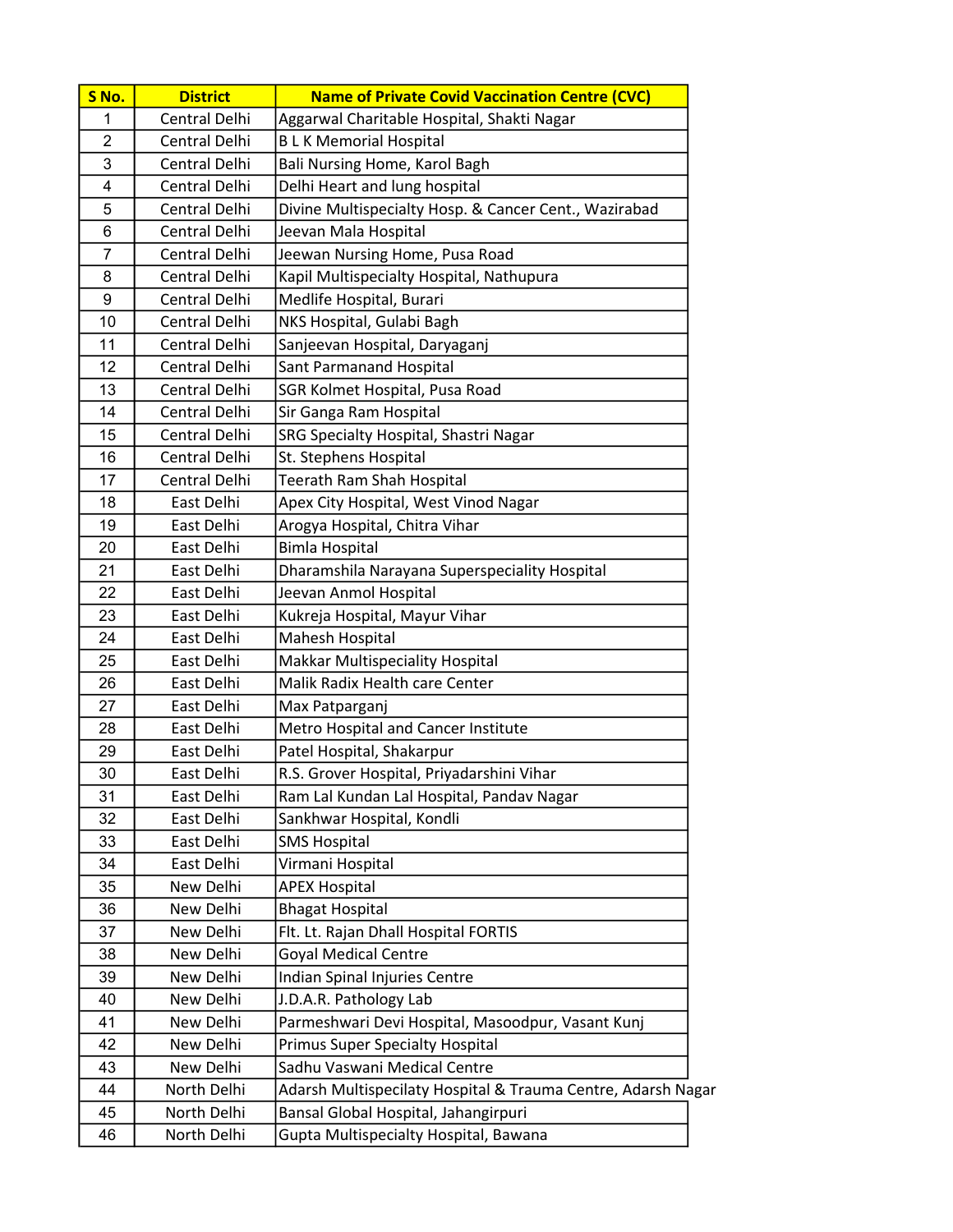| 47 | North Delhi      | Maha Durga Charitable Trust                       |
|----|------------------|---------------------------------------------------|
| 48 | North Delhi      | Maharaja Agarsain Multispecialty Hospital, Narela |
| 49 | North Delhi      | Mangalam Hospital, Bawana                         |
| 50 | North Delhi      | Nulife Hospital, GTB Nagar                        |
| 51 | North Delhi      | Pentamed Hospital, Derawal Nagar                  |
| 52 | North Delhi      | Sant Soham Hospital, Bawana                       |
| 53 | North East Delhi | Dr Chaudhry Moral Hospital                        |
| 54 | North East Delhi | PANCHSHEEL HOSPITALS PRI. LTD.                    |
| 55 | North West Delhi | Bhagwan Mahavir Hospital, Madhuban Cwk            |
| 56 | North West Delhi | Bhagwati Hospital, Rohini                         |
| 57 | North West Delhi | Brahm Shakti Hospital                             |
| 58 | North West Delhi | <b>Cygnus MLS Super Specialty Hospital</b>        |
| 59 | North West Delhi | Dharamvir Solanki Hospital, Rohini                |
| 60 | North West Delhi | Fortis Hospital Shalimar Bagh                     |
| 61 | North West Delhi | Jaipur Golden Hospital                            |
| 62 | North West Delhi | Lalita Hospital, Begumpur                         |
| 63 | North West Delhi | Max Sepe Speciality Hospital Shalimar Bagh        |
| 64 | North West Delhi | Muni Mayaram Jain Hospital, Pitampura             |
| 65 | North West Delhi | Navjeevan Hospital, Pitampura                     |
| 66 | North West Delhi | Rajiv Gandhi Cancer Institute & Research Centre   |
| 67 | North West Delhi | Santom Hospital                                   |
| 68 | North West Delhi | Saroj Super Specialty Hospital                    |
| 69 | North West Delhi | Savitri Hospital, Kanjhawala                      |
| 70 | North West Delhi | Shree Aggarsain International Hospital            |
| 71 | North West Delhi | Sunrise Hospital, Rohini                          |
| 72 | North West Delhi | Tomar Multispecialty Hospital, Kirari             |
| 73 | Shahdara         | Dr. Gupta Nursing Home, Naveen Shahdara           |
| 74 | Shahdara         | East Delhi Medical Centre Mansarover Park         |
| 75 | Shahdara         | Goyal Hospital & Urology Centre, Krishna Nagar    |
| 76 | Shahdara         | Gupta Multispecialty Hospital, Vivek Vihar        |
| 77 | Shahdara         | Karuna Hospital, Dilshad Garden                   |
| 78 | Shahdara         | Kosmos Super Specialty Hospital, Vikas Marg       |
| 79 | Shahdara         | Pushpanjali Medical Centre, Vikas Marg Ext.       |
| 80 | Shahdara         | Red Cross Hospital, Dilshad Garden                |
| 81 | Shahdara         | Shanti Mukand Hospital                            |
| 82 | Shahdara         | Shri Ram Singh Hospital, Krishna Nagar            |
| 83 | Shahdara         | Surya Hospital, Krishna Nagar                     |
| 84 | South Delhi      | Aashlok Hospital                                  |
| 85 | South Delhi      | Adarsh Hospital, Sheikh Sarai                     |
| 86 | South Delhi      | Cronus Hospital, Chattarpur                       |
| 87 | South Delhi      | Dr Chandani Lab                                   |
| 88 | South Delhi      | Fortis C Doc Hospital                             |
| 89 | South Delhi      | <b>HOPE Oncology Centre</b>                       |
| 90 | South Delhi      | Laaxmi Lifeline Hospital, Sangam Vihar            |
| 91 | South Delhi      | Madhukar Rainbow                                  |
| 92 | South Delhi      | Max, Panchsheel Park                              |
| 93 | South Delhi      | Max Smart Super Specialty Hospital                |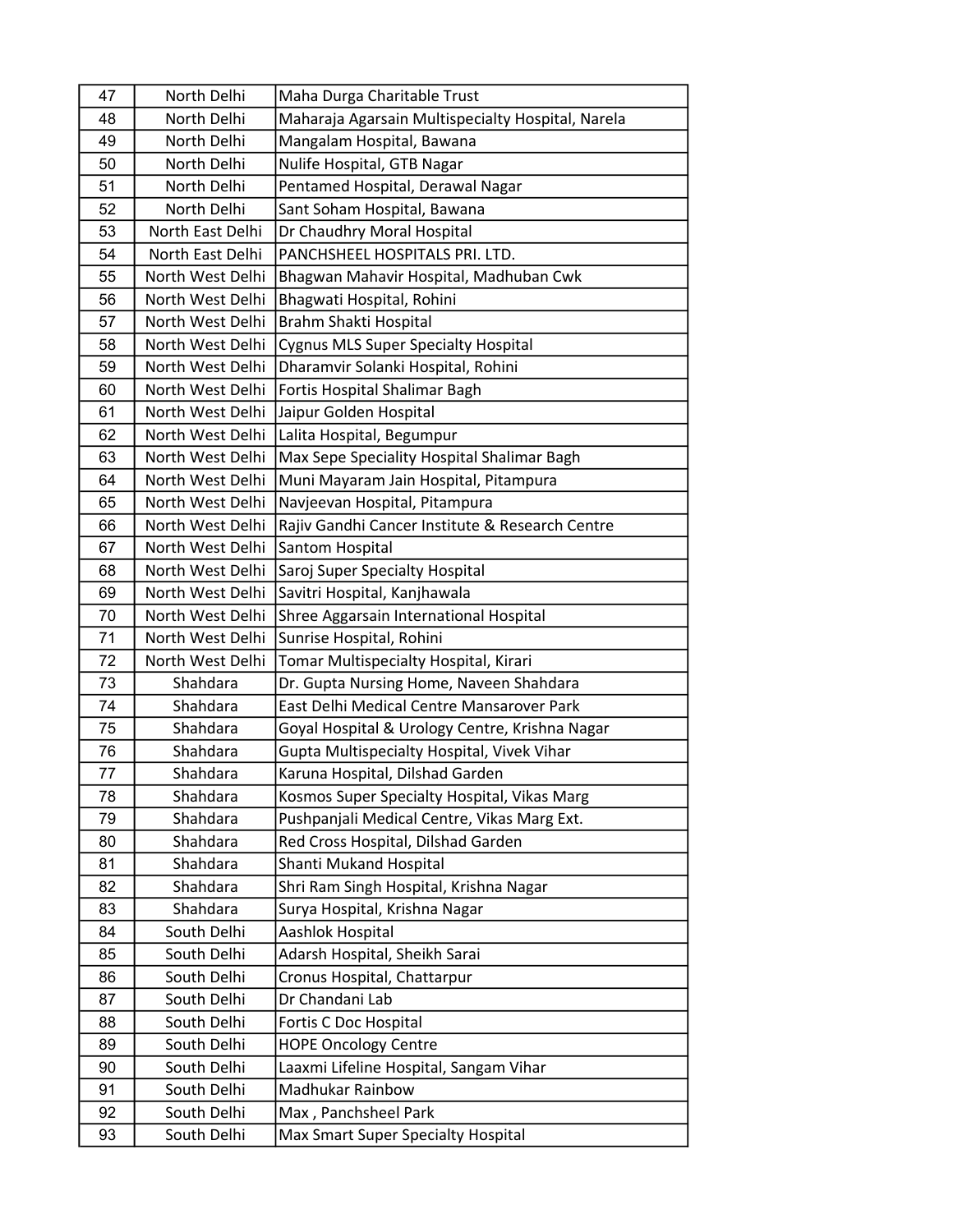| 94  | South Delhi      | <b>Medeor Hospital</b>                         |
|-----|------------------|------------------------------------------------|
| 95  | South Delhi      | Phoenix Hospital                               |
| 96  | South Delhi      | Porvoo healthcare                              |
| 97  | South Delhi      | Pushpawati Singhania Research Institute (PSRI) |
| 98  | South Delhi      | Rajiv Gandhi Cancer Hospital, Gautam Nagar     |
| 99  | South Delhi      | Sama Hospital, Siri Fort Roadr                 |
| 100 | South Delhi      | SCI Hospital, Greater Kailash                  |
| 101 | South Delhi      | Sitaram Bhartia Hospital                       |
| 102 | South Delhi      | Skin Institute                                 |
| 103 | South Delhi      | St. Mary Hospital, Aya Nagar                   |
| 104 | South East Delhi | Alshifa Multispeciality hospital               |
| 105 | South East Delhi | Banarsidas Chandiwala Hospital, Kalkaji        |
| 106 | South East Delhi | Bansal Hospital & Research Centre, NFC         |
| 107 | South East Delhi | Batra Hospital And Medical Research Centre     |
| 108 | South East Delhi | East West Medical Centre, Golf Links           |
| 109 | South East Delhi | <b>Fortis Escorts Heart Institute</b>          |
| 110 | South East Delhi | Hakeem Abdul Hameed Centenary Hospital         |
| 111 | South East Delhi | <b>Holy Family Hospital</b>                    |
| 112 | South East Delhi | IBS Hospital, Lajpat Nagar                     |
| 113 | South East Delhi | Indraprastha Apollo Hospitals                  |
| 114 | South East Delhi | Irene Hospital, Kalkaji                        |
| 115 | South East Delhi | Jeevan Hospital and Nursing Home               |
| 116 | South East Delhi | Jeewan Nursing Home, Gate No. 2                |
| 117 | South East Delhi | Metro Hospital, Lajpat Nagar                   |
| 118 | South East Delhi | Mool Chand Kharaiti Ram Hospital               |
| 119 | South East Delhi | <b>National Heart Institute</b>                |
| 120 | South East Delhi | Royal Kalindi Hospital, Sarita Vihar           |
| 121 | South East Delhi | Spring Meadows, East of Kailash                |
| 122 | South East Delhi | Sunrise Hospital, Kalindi Colony               |
| 123 | South East Delhi | Triton Hospital, Kalkaji                       |
| 124 | South East Delhi | Universal Centre of Health Services, Badarpur  |
| 125 | South East Delhi | <b>VIMHANS Hospital</b>                        |
| 126 | South West Delhi | Akash healthcare                               |
| 127 | South West Delhi | Amar Leela Hospital, Janakpuri                 |
| 128 | South West Delhi | Ansari Hospital, Sagarpur                      |
| 129 | South West Delhi | Arya Hospital                                  |
| 130 | South West Delhi | Ayushman Hospital Health Services              |
| 131 | South West Delhi | B.H. Salvas Hospital, Haibatpura, Najafgarh    |
| 132 | South West Delhi | Bensups Hospital, Dwarka                       |
| 133 | South West Delhi | <b>Bhagat Chandra Hospital</b>                 |
| 134 | South West Delhi | <b>BM Gupta Hospital</b>                       |
| 135 | South West Delhi | Divya Prastha Hospital                         |
| 136 | South West Delhi | Gandhi Hospital                                |
| 137 | South West Delhi | Genesis Hospital, Janakpuri                    |
| 138 | South West Delhi | Hemraj Jain Hospital, Janakpuri                |
| 139 | South West Delhi | Human Care Medical Charitable Trust (Manipal)  |
| 140 | South West Delhi | Kalra Hospital                                 |